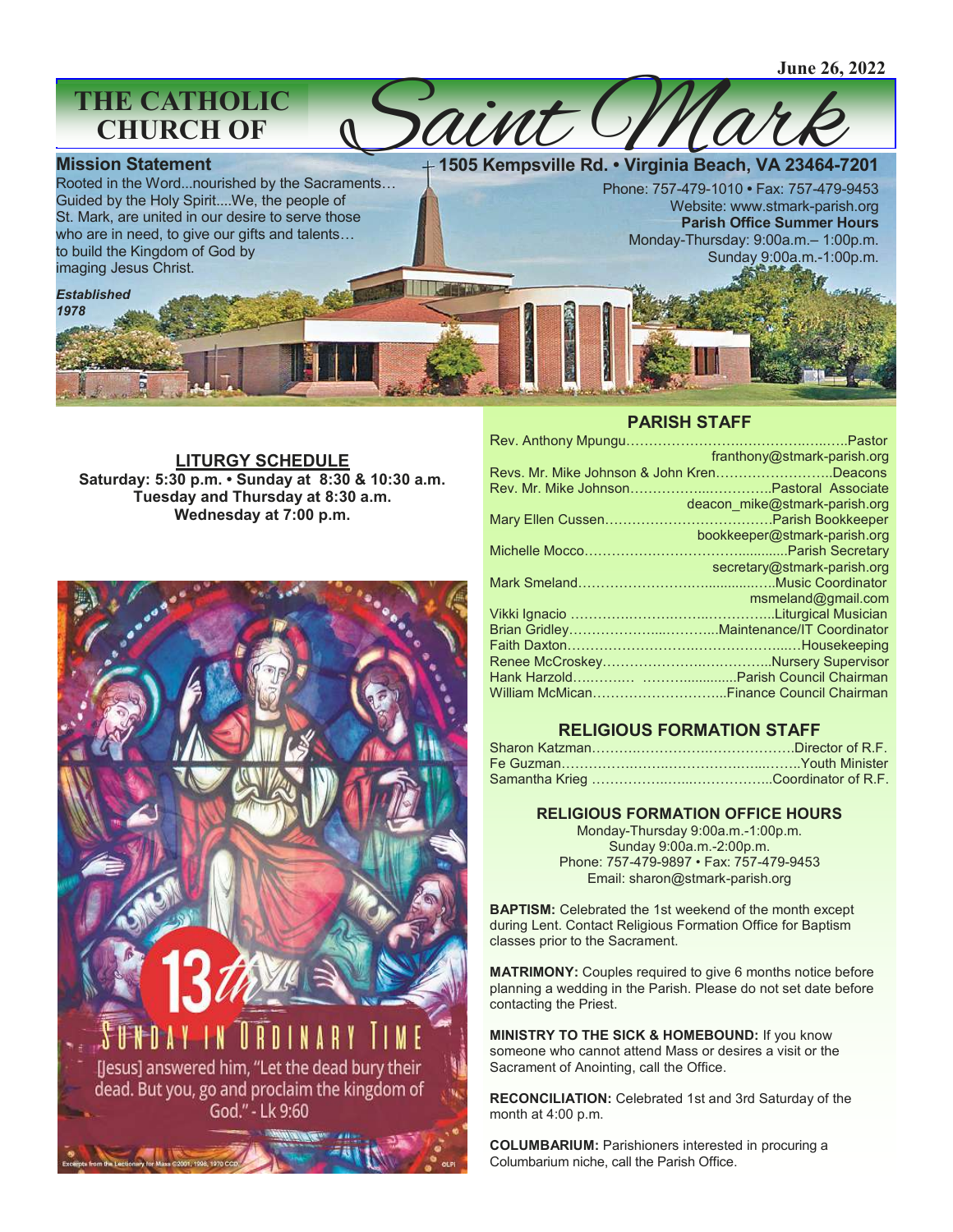# **FATHER ANTHONY'S REFLECTION**

I welcome you to this 13th Sunday in Ordinary time. As Christians and above all Catholics, we are guided by the liturgical seasons on our journey of faith. Today we hear from the Gospel reading that Jesus was resolutely determined to journey to Jerusalem, the place of his passion. Together with him were those who were following him, but Jesus wanted to make it clear that following him required determination. He invited those that he wanted and challenged them, to see if they were ready for the task. Jesus insists that his disciples must be detached and abandon material goods and the social ties in order to be fully committed. Following Jesus is not only when things are going well but also in the tough times. This means that one must be ready to make a fundamental decision and a complete change of lifestyle from the old ways to new ways and new goals. At the same time, sacrifice is a big part of this choice for it proves the true commitment and true followers of Christ. Whenever we think about following Jesus, we can all imagine the challenges involved, especially today when we are surrounded with so many distractions pulling us in every direction. However, we must make every effort that it takes, because when we see the fruits and value of following Jesus, these outweigh anything. It is worth a decision and we must be proud to be Jesus' followers and hopefully we can bring so many others to him. Amen.





Renato Tugbang, Ryan Steele, Jan Johnston, Paul Caddies, Molly Kibble, Abelino Santiguel, Janet Wright, Brittany Cochran Yokley, Pat Byrne, Dawn Boroden, Patricia MacCartney, McBride Family, LaDonya Bradley, Trish Simpson, David McElheney, Evelyn Harzold, Antonio & Gloria Fernando, Billie Dudley, Rose Sunderland, Rose Fisher, Kenneth Delorenzo, Perry Francisco



**With Offerings and Intentions**

**MONDAY SAINT CYRIL OF ALEXANDRIA, 6/27 BISHOP, DOCTOR OF THE CHURCH** Am 2:6-10, 13-16; Mt:18-22

**TUESDAY SAINT IRENAEUS, BISHOP, MARTYR 6/28** Am 3:1-8,4:11-12; Mt 8:23-27 Mark Guadagnini (†)

**WEDNESDAY SAINTS PETER AND PAUL, APOSTLES 6/29** Acts 12:1-11; 2 Tm 4:6-8,17-18, Mt 16:13-19

- **THURSDAY THE FIRST MARTYRS OF THE HOLY 6/30 ROMAN CHURCH** Am 7:10-17; Mt 9:1-8
- **FRIDAY SAINT JUNIPERO Serra, priest 7/1** Am 8:4-6,9-12; Mt 9:9-13

**SATURDAY 7/2** Am 9:11-15; Mt 9:14-17

Juanita Andallo Harlan († )

**SUNDAY FOURTEENTH SUNDAY IN ORDINARY 7/3 TIME** Is 66:10-14c; Gal 6:14-18; Lk 10:1-12,17-20 Ryan Steele (I) Zach Fritsch (†)

(†) Offerings for the Deceased (I) Intentions of the Living

## **June - Month of the Sacred Heart of Jesus**



### **DAILY PRAYER**

My God, I adore You, and I love You with all my heart. I thank you for having created me, made me love You, and preserved me this night. I offer You the actions of this day. Grant that all of them may be in accordance with Your holy Will and for Your

greater glory. Protect me from sin and from all evil. Let Your grace and mercy be always with me and with all my dear ones. Amen.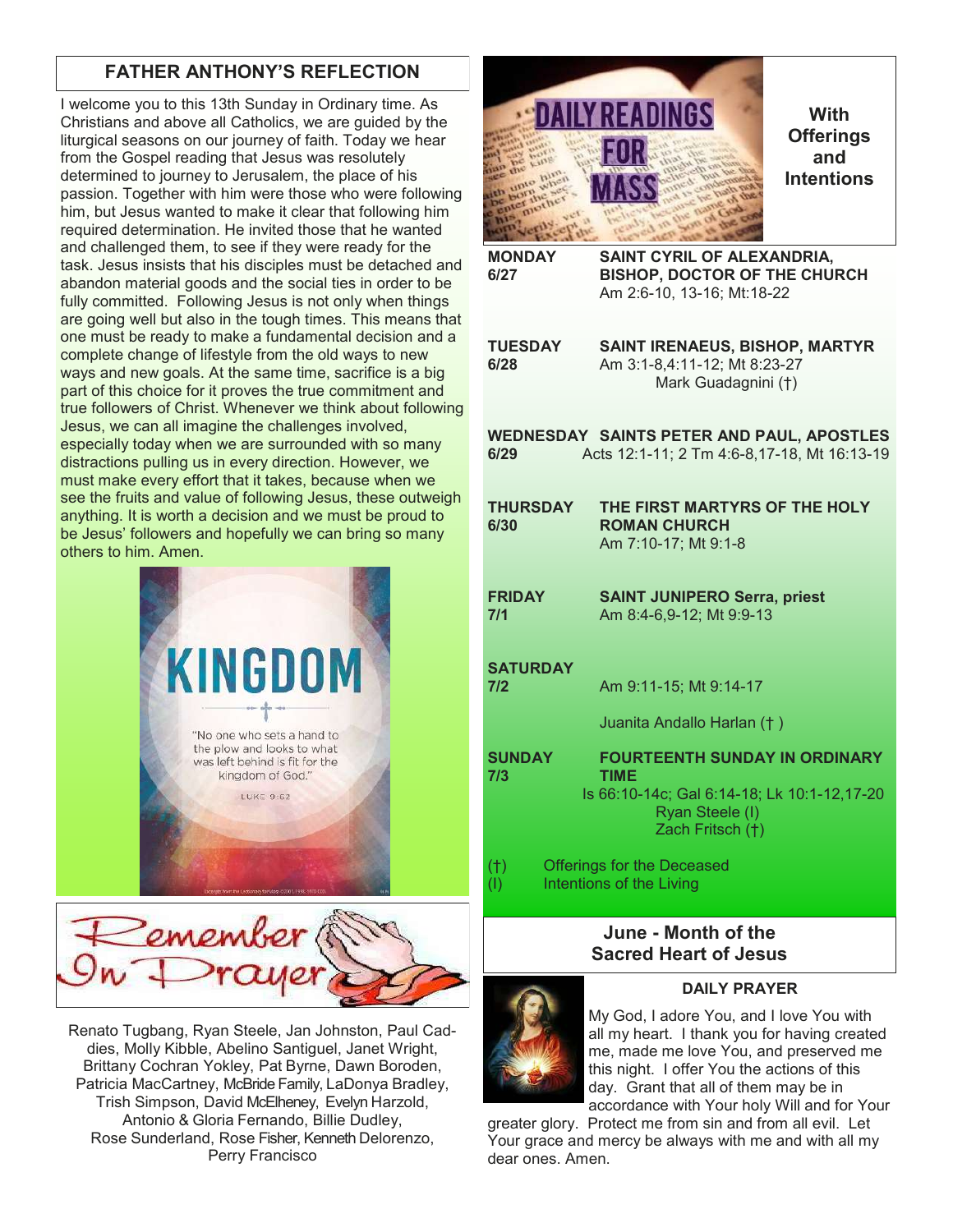Visit the Justice & Peace page on our St. Mark website for more information on our ministries and current focus, [www.stmark-parish.org/ministries/justice-and-peace](file:///C:/Users/Nanna/Desktop/www.stmark-parish.org/ministries/justice-and-peace) or email us at [justiceandpeace@stmark-parish.org.](mailto:justiceandpeace@stmark-parish.org)

### **June Foods of the Month**

**June:** \$10 Gift Cards or any item from Food Pantry List Individual Fruit Cups or snack crackers **July:** 19-30 oz. Plastic Jar Grape Jelly Individual Tuna/Chicken Salad Snack Kits



**Food Pantry:** Our Food Pantry is getting busier, and we are in need of a few more volunteers to help us ensure our guests get the best possible service we can give. If you would like to help and are available on Wednesday

mornings between 10am-1pm – weekly, monthly or occasionally as a backup please contact justiceandpeace@stmark-parish.org or call Joyce Gridley @ 757-675-6486



 $\frac{2\pi}{\pi}$  RED FLAGS

**Human trafficking:** Common Labor Trafficking Red Flags

- Feel pressured by their employer to stay in a job or situation they want to leave
- O Owe money to an employer or recruiter and/or not being paid what they were promised or are owed O Do not have control of their passport or other identity
- documents Are living and working in isolated conditions, largely
- cut off from interaction with others or support systems
- Appear to be monitored by another person when talking or interacting with others Are living in dangerous, overcrowded or inhumane
- conditions provided by an employer Are being threatened by their boss with deportation or
- other harm Are working in dangerous conditions, without proper
- safety gear, training, adequate breaks and other protections

Source: https://polarisproject.org/labor-trafficking/



**Prison Ministry/Deerfield Artwork.**  Stop by the Great Hall and see our display of wonderful artwork from Tracey "Snoopy" a resident of our Deerfield Catholic Community.



**SCHOOL SUPPLIES:** For the month of July our Justice & Peace Committee will be collecting school supplies. Please place donations in the marked bin in Great Hall next to the Justice & Peace Table. Supplies will be distributed to children in need within our parish, our Food Pantry guests and at Parkland,

Indian Lakes, and Tallwood Elementary, Brandon and Salem Middle Schools, and Green Run High School. Our Vacation Bible School (VBS) participants will also be participating and collecting school supplies.

**SCHOOL SUPPLY LIST:** Pens, Pencils, Spiral Notebooks, Composition Books, Rulers, Glue Sticks, Loose Leaf Paper, 3 Ring Binders (all sizes), Tabbed Dividers, Safety Scissors, Colored Pencils, Highlighters, Pocket Folders, Erasers, Crayons, Tissues, Back Packs. \*This list is not inclusive please feel free to include other items you may know are needed. Lists also available on Justice & Peace table and website. If you are a parishioner or know of a parishioner who is in need of help with school supplies, please contact justiceandpeace@stmark-parish.org or Joyce Gridley 675-6486.

# **JUSTICE AND PEACE THIS WEEK AT SAINT MARK**



**June 27th - July 3rd Parish Office Hours** (Summer Hours) Mon-Thurs 9am - 1pm Sunday 9am - 1pm

### **MONDAY**

715pm RCIA in the Conference Room, Daily Chapel, and Great Hall

### **TUESDAY**

830am WEEKDAY MASS in the Daily Chapel

### **WEDNESDAY**

| 0am-1pm | Fo |
|---------|----|
| 30pm    | Rc |
| วm      | W  |

10am-1pm Food Pantry in the Great Hall 630pm Rosary in the Daily Chapel 7pm **WEEKDAY MASS** in the Daily Chapel

### **THURSDAY**

6am Men of St Joseph in the Great Hall 830am **WEEKDAY MASS** in the Daily chapel 930-11am PLARN in the Great Hall

**FRIDAY** Nothing Scheduled

### **SATURDAY**

| Committal in Columbarium             |
|--------------------------------------|
| Reconciliation in the Daily Chapel   |
| Rosary in the Sanctuary              |
| <b>WEEKEND MASS</b> in the Sanctuary |
|                                      |

### **SUNDAY**

| 8am    | Rosary in the Sanctuary              |  |
|--------|--------------------------------------|--|
| 830am  | <b>WEEKEND MASS</b> in the Sanctuary |  |
| 10am   | Rosary in the Sanctuary              |  |
| 1030am | <b>WEEKEND MASS</b> in the Sanctuary |  |
|        | with Facebook Live Stream            |  |

# **WORLDWIDE MARIAGE ENCOUNTER**

### **Marriage is a Journey!!!!**

A Worldwide Marriage Encounter Experience can help you enrich your marriage and add some pizzazz to your journey. Whether you've been married 1 year or 50, a Marriage Encounter Experience may be just the thing you need to put a breath of fresh air into your relationship. Our next in-person experience is September 23-25, 2022, at the Crowne Plaza in Reston VA

Only 20 spots available so sign up early! To register, go to WWME.org, click "Apply" and search on Virginia. Feel free to contact Mark and Cathy Stangler at 703-378-4150 or [mstang1987@aol.com](mailto:mstang1987@aol.com) with any questions.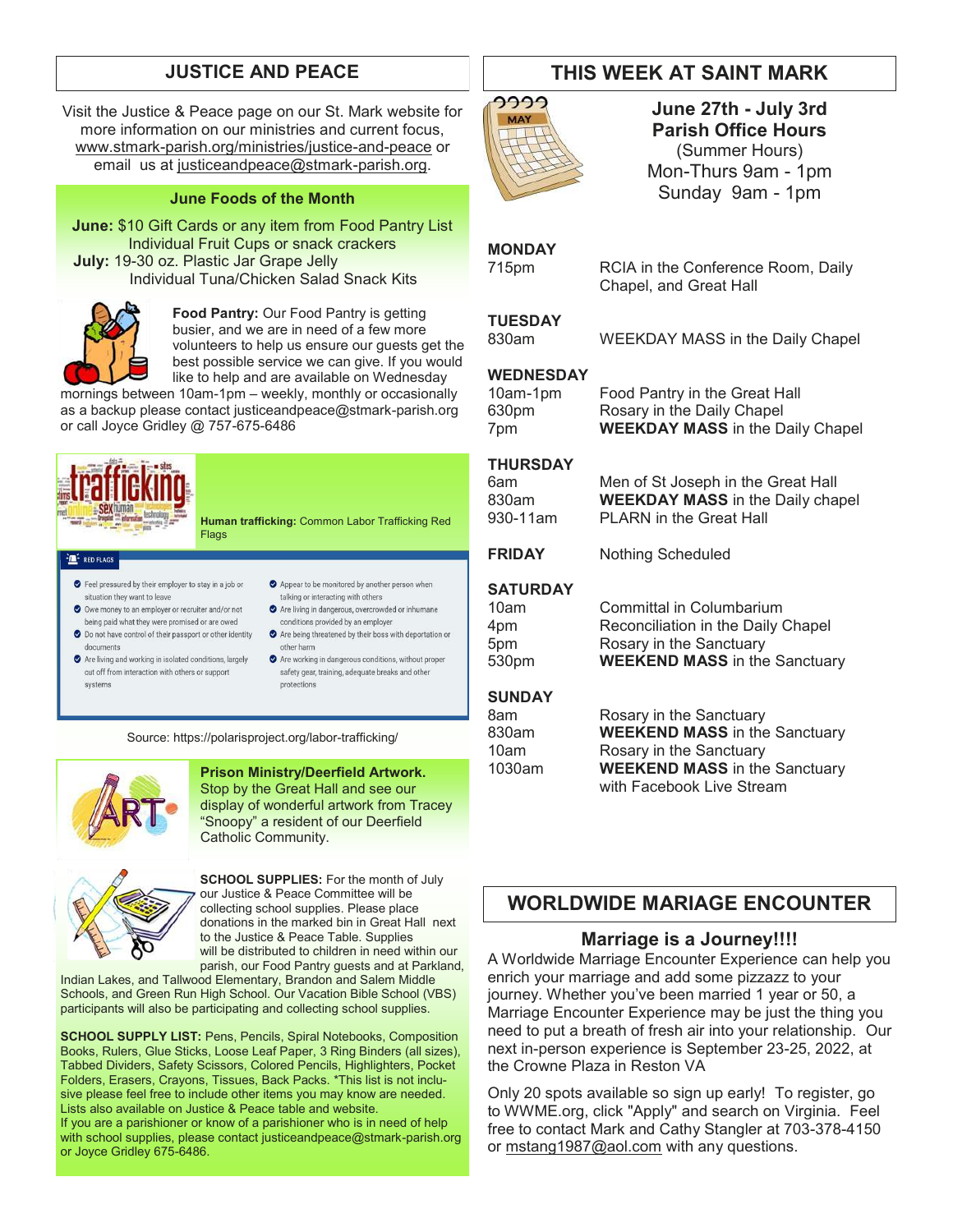### **God Appears in the Ordinary**

This weekend we resume the Sundays in Ordinary Time for the remainder of this Liturgical Year. Please note the green in the Sanctuary. We have also begun the official summer season. During this Ordinary Time it is good to remember how we see can God in the ordinary!

"God makes ordinary things sacred. Water. Bread. Wine. Oil. These are simple items, yet they are transformed by God to impart to human beings the gift of God's own life. These gifts attain their highest purpose through God's transforming action.

We are human beings, which is to say that—unlike the angels—we are embodied. Our material nature means that we have need of things we can touch, taste, hear, see, and smell. That is why we need sacraments, which are visible signs of invisible realities. God reaches us through the material world because that is where we can be reached. God comes to us through the ordinary, and in so doing, the ordinary becomes sacred.

To help children understand this, parents and grandparents should reflect first on how they have encountered God's presence. Perhaps you have had the experience of feeling God's presence in nature or over coffee with a close friend. Perhaps you have heard God's voice in an unexpected way, through encouragement or challenge, in moments of suffering or gratitude. God speaks to us in a variety of ways. The sacraments are privileged moments of encounter, yet Pope Francis reminds us that each moment of our lives is an opportunity to grow in holiness.

These moments when we feel God breaking through the ordinary become more apparent when we take time to notice them. You might write down one thing for which you are grateful each day. You might take five minutes to review the day's events to see where God's presence was most apparent. Over a meal with the ones you love, already a place of sacred encounter, you might converse about how God is acting in each of your lives in ways big and small. Making this a part of your regular family routine can yield big results in terms of seeing God's action bursting through the ordinary because, in large part, we only notice what we are looking for.

Put down the phone. Make time for silence. Take a walk. Look one another in the eye. It is through the world that God comes to us. It is our task to watch for God there and to listen for his voice. God is always inviting us. We are called to the Lord's table and to the dinner table, to the waters of Baptism and the water we pour for the one in need. We are called to recognize that we are always in the presence of God."

Reproduced with permission: Text by Kathryn Ball-Boruff. © 2019 Archdiocese of Chicago: Liturgy Training Publications, 3949 South Racine Avenue, Chicago, IL 60609; 800-933-1800; www.LTP.org. Pastoral Liturgy® magazine, May/June 2019, www.PastoralLiturgy.org.



# **LITURGY CORNER SUMMERTIME SUGGESTED ACTIVITIES**

### **Play like a kid on the playground.**

Find a playground not currently occupied by a gaggle of kiddos and let loose. Slide with abandon. Swing like you don't have motion sickness. See if you can cross to the other side of the monkey bars without falling.

### **Host a bake-off.**

For those overcast and rainy summer days, call up your friends and challenge them to a bake off. Turn it into a friendly competition by only being allowed to use the ingredients you already have on hand or allow everyone to make a quick grocery run. No matter if you win or lose, you get a delicious treat out of it regardless.

### **Grab existing art supplies and paint some nature.**

When it's framed, just about anything looks good. So don't be shy to grab whatever [art supplies](https://www.apartmenttherapy.com/best-beginner-hobby-painting-supplies-36838086) you have on hand (even just a pencil and paper) to go outside and sketch/ watercolor/pencil color/oil paint nature. You could get some pretty good art out of it!

### **Camp in your backyard.**

Have some camping supplies in a closet somewhere that barely get any use? You don't have to trek to a far-off wilderness location to have any fun in nature. Use your own backyard to pitch a tent, drag out a mattress, and make s'mores. Absolutely no judgment if you sneak back into the house to sleep the rest of the night.

### **Build a sandcastle.**

It goes without saying that building a sandcastle is one of the very best things to do in the summer. If you're near any beaches (or even sandboxes), challenge yourself to spend an afternoon building a truly impressive sandcastle. (Check [YouTube f](https://www.youtube.com/watch?v=aQak5S-hWls)or video inspiration if you want to get really serious.)

# **WELCOME TO THE CATHOLIC CHURCH**



Rite of Christian Initiation of Adults (RCIA) is the process in which adults become full, participating members of the Catholic Church.

Participants, known as catechumens go through a process of studying the Gospel, nurturing their relationship with God, becoming familiar with the Catholic teachings and practices, professing their faith in Jesus and the Church, and receiving the sacraments of initiation: [Baptism,](https://www.catholicfaithstore.com/daily-bread/early-teachings-infant-baptism/) Eucharist, and [Confirmation.](https://www.catholicfaithstore.com/daily-bread/7-best-gifts-one-receives-confirmation/)

For more information on how to start your journey, contact Dcn. Mike Johnson @ 757-479-1010 or Deacon\_Mike@stmark-parish.org.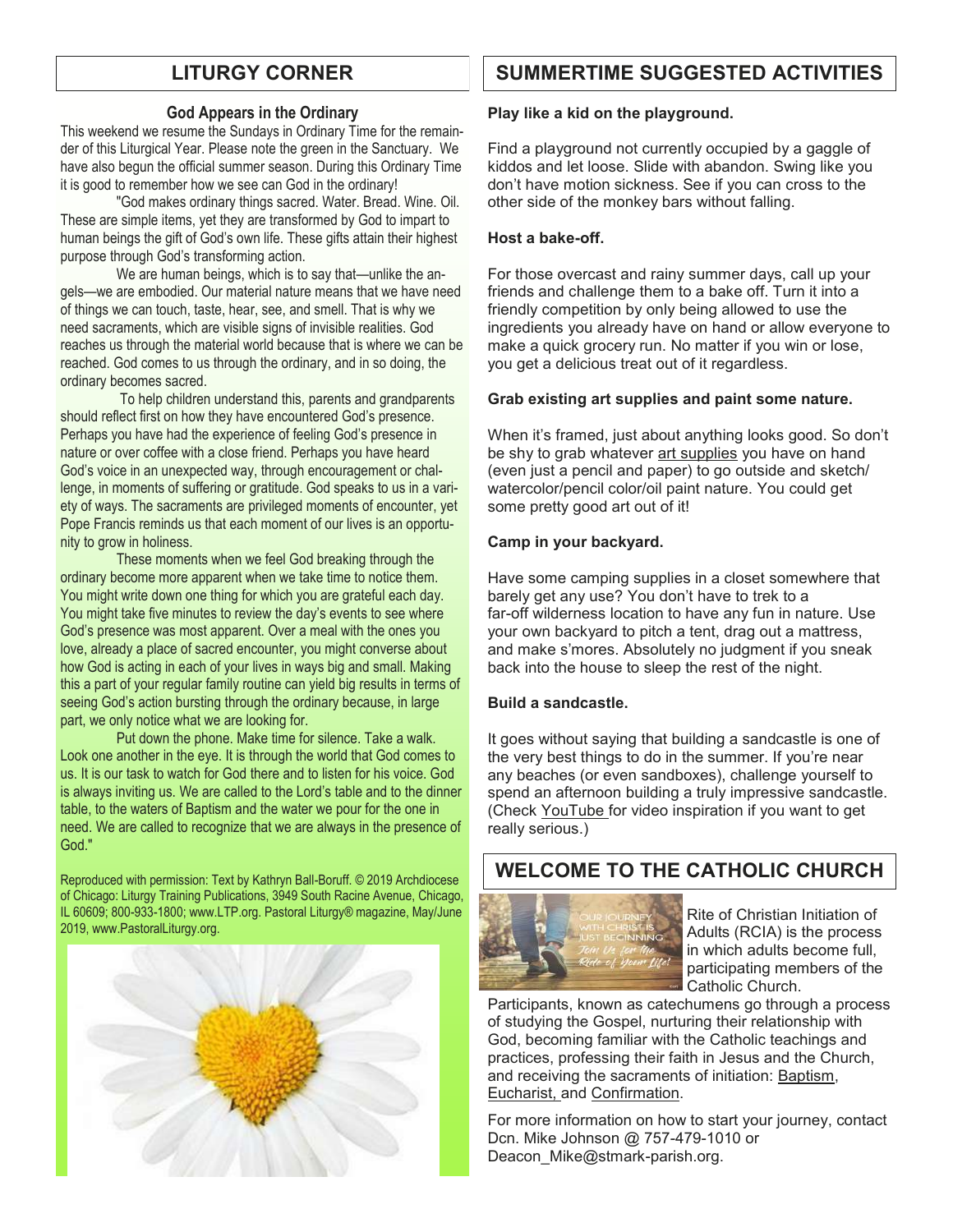

# **Collections for the week of June 19, 2022: \$ 15,843**

| <b>Fiscal Year</b> | <b>Budgeted</b> | <b>Offertory</b>          | Excess/      |
|--------------------|-----------------|---------------------------|--------------|
| July-June          | Year to Date    | Year to Date <sup>'</sup> | <b>Short</b> |
| Offertory          | \$884,500       | \$946,113                 | \$61,613     |

Family Count: 886 Envelopes: 166 Online: 188

### **Online Donations**

If you currently do not give online, but would like to, please sign up at:

[https://giving.parishsoft.com/app/giving/stmarkvb.](https://giving.parishsoft.com/app/giving/stmarkvb)

# **2022 DIOCESAN ANNUAL APPEAL**

As of June 17, 2022, St. Mark has raised **\$63,456** towards our goal of \$54,300. That means we have reached almost **117%** of our goal!



**Interested? Contact Fe Guzman for more information** le@stmark-parish.org

# **Calling youth and young adults (16-35)!** OIN US!

**WORLD YOUTH DAY 2023** 

Lisbon, Portugal \* August 1-6, 2023 With a diocesan sponsored pligrimage to Lourdes, Fatima and Santiago de Campostela from July 24, 2023



Discount and payment plans available with registration before July 31, 2022 ! **Interested? Contact Fe Guzman for more information** le@stmark-parish.org

# **RELIGIOUS FORMATION**



# **VBS Registration is now open!!**

Vacation Bible School is July 18-22, 9am to 1230pm. Cost for participants is \$30 per

child or \$90 per family max.

Register to participate or volunteer at: [https://vbspro.events/p/events/stmarkvbs22.](https://vbspro.events/p/events/stmarkvbs22)

**COORDINATOR OF RELIGIOUS FORMATION - Wanted**

The Catholic Community of St Mark, in Virginia Beach, VA is currently seeking a part-time (25 hour a week) Coordinator of Religious Formation. Under the supervision of the Director of Religious Formation the Coordinator is responsible for the administration of the Children's Liturgy of the Word on Sundays, the Religious Formation program for grades Kindergarten to 5th Grade, Sacramental preparation for the Sacraments of First Reconciliation and First Holy Communion, along with the Rite of Christian Initiation for Adults adapted for Children, summer Vacation Bible School and assisting the Director of Religious Formation in any other programs and events. Must be able to work on Sundays.

QUALIFICATIONS: This person must be an active, practicing Catholic; have at least a bachelor's degree in church ministry, theology, religious studies, religious education, or equivalent experience in Parish ministry; knowledge of the Church's teaching and renewed effort in the New Evangelization. Must be proficient in Microsoft Office and Outlook email; capable of learning Church database; passing a background screening and completion of the VIRTUS "Protecting God's Children" course are mandatory.

SKILLS DESIRED IN APPLICANT: This person must have excellent written and oral communication skills; excel in electronic communication and social media; be capable of working collaboratively as an active member of the pastoral staff team; have ability to work with parishioners in different ministerial settings; have the ability to supervise volunteers, be self-motivated, creative and a trustworthy steward of parish resources; be able to plan and execute formation activities. Travel may be required for certain formation related events. For a complete job description or to submit a resume, please contact Fr Anthony at franthony@stmark-parish.org .

# **OUR CATHOLIC FAMILY**

Parents: have you ever asked or been asked to do something and said/replied "Let me finish this first?". That's kind of what Jesus is getting to in today's gospel reading from Luke 9:51-62. Those who say they will follow him want to "Let me finish this first". To which Jesus says, basically, "that's not how discipleship works".

What Jesus wants us to understand, is that to be a disciple means putting God first. God first. Family second. And then the list can take on the "earthly things".

As a parent what are the things you put before God? How can you show your love for God in a way which your child(ren) will see? As the first *model of faith*, this is an important, tough question.

At the end of each Mass, Father Anthony or Deacon Mike or Deacon John tells us to go out into the world and live our lives according to the Gospel. Ask your child what they think this means? Share what it means to you.